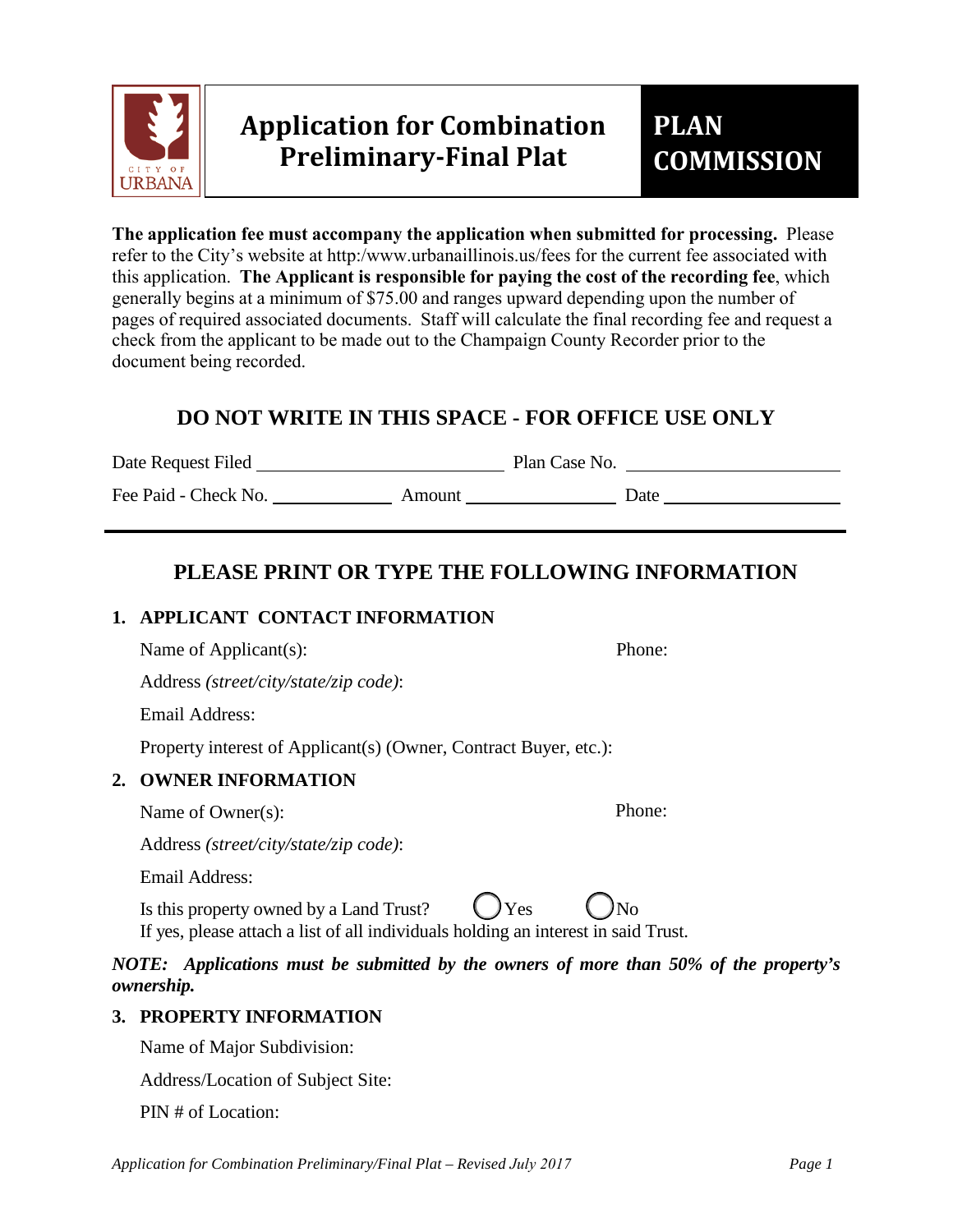Current Zoning Designation: Current Land Use *(vacant, residence, grocery, factory, etc*: Total Site Acreage: Total Number of Lots: Acreage Per Lot: Legal Description *(If additional space is needed, please submit on separate sheet of paper)*:

## **4. CONSULTANT INFORMATION**

| Name of Architect(s):                        | Phone: |
|----------------------------------------------|--------|
| Address (street/city/state/zip code):        |        |
| <b>Email Address:</b>                        |        |
| Name of Engineers(s):                        | Phone: |
| Address (street/city/state/zip code):        |        |
| <b>Email Address:</b>                        |        |
| Name of Surveyor(s):                         | Phone: |
| Address (street/city/state/zip code):        |        |
| Email Address:                               |        |
| <b>Name of Professional Site Planner(s):</b> | Phone: |
| Address (street/city/state/zip code):        |        |
| Email Address:                               |        |
| Name of Attorney(s):                         | Phone: |
| Address (street/city/state/zip code):        |        |
| Emerikalduren.                               |        |

- Email Address:
- **5.** If the proposed development is not a subdivision, mobile home park, or a planned unit development, but is a major development (as defined by Chapter 21, Development Code, of the Urbana Code of Ordinances) please attach a statement which includes the following information:

| Type of Construction: |  |                                                                |
|-----------------------|--|----------------------------------------------------------------|
|                       |  | Residential Commercial Industrial Quarrying or Mining Activity |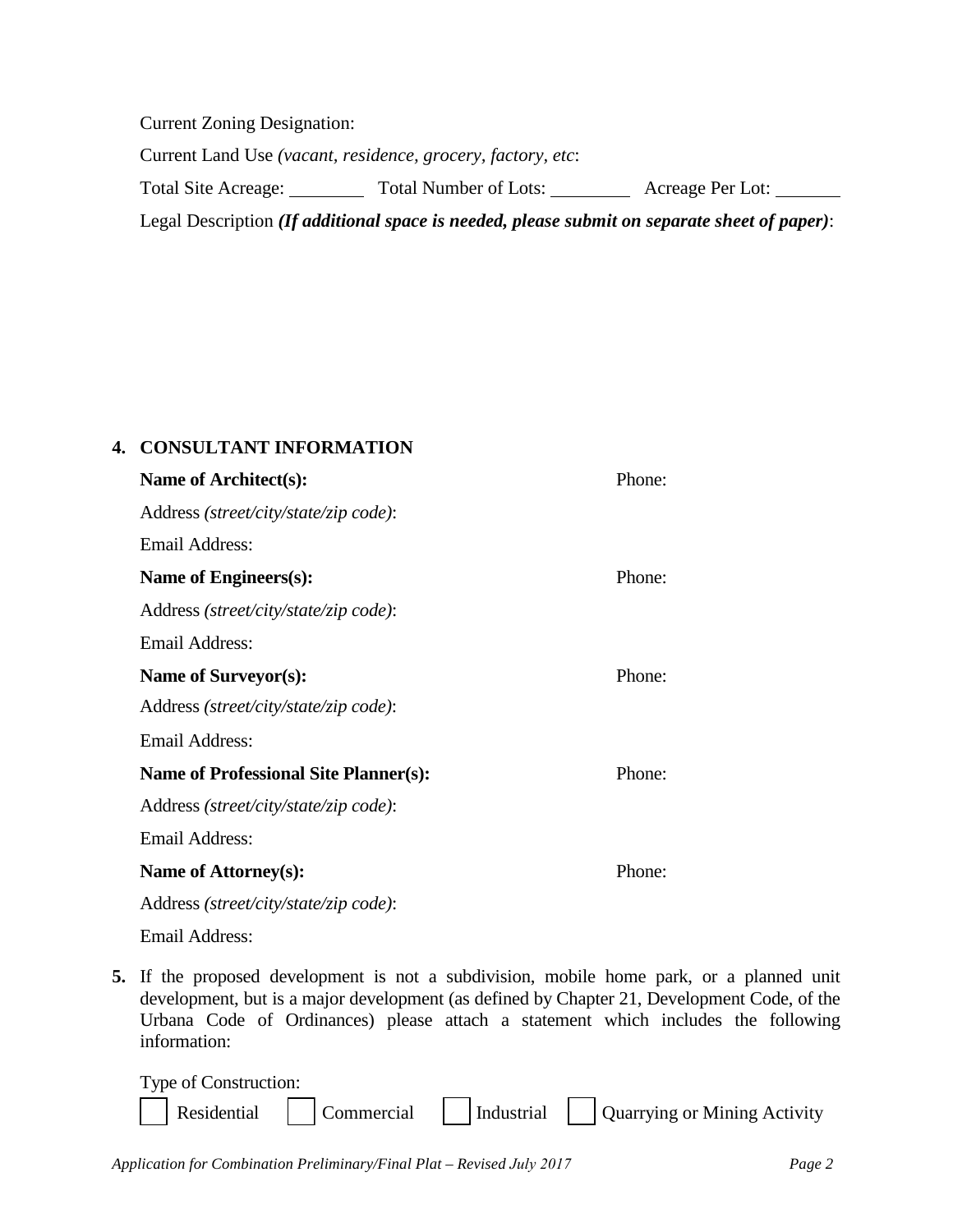If multiple family dwellings are proposed, the total number of buildings \_\_\_\_\_\_\_\_\_\_\_\_\_\_ and the number of units per buildings

**6.** If the property is located within the City's extraterritorial jurisdiction, has the Champaign County Zoning Board of Appeals granted any variance, exception or Special Use Permit concerning this property? If so, please list case name and case number:

Case Name:

Case Number:

**7.** If the property is located within the corporate limits of the City of Urbana, has the City of Urbana Board of Zoning Appeals or the Urbana City Council granted any variance, exception, conditional use permit or special use permit concerning this property? If so, please list case name and case number:

Case Name:

Case Number:

**8.** Are any waivers of the development standards or minimum engineering design standards requested as part of this application? If so, please attach appropriate waiver application forms to this application.

*NOTE: If additional space is needed to accurately answer any question, please attach extra pages to the application.*

*By submitting this application, you are granting permission for City staff to post on the property a temporary yard sign announcing the public hearing to be held for your request.* 

# **CERTIFICATION BY THE APPLICANT**

I certify all the information contained in this application form or any attachment(s), document(s) or plan(s) submitted herewith are true to the best of my knowledge and belief, and that I am either the property owner or authorized to make this application on the owner's behalf.

Applicant's Signature Date

### **PLEASE RETURN THIS FORM ONCE COMPLETED TO:**

City of Urbana Community Development Department Services Planning Division 400 South Vine Street, Urbana, IL 61801 Phone: (217) 384-2440 Fax: (217) 384-2367